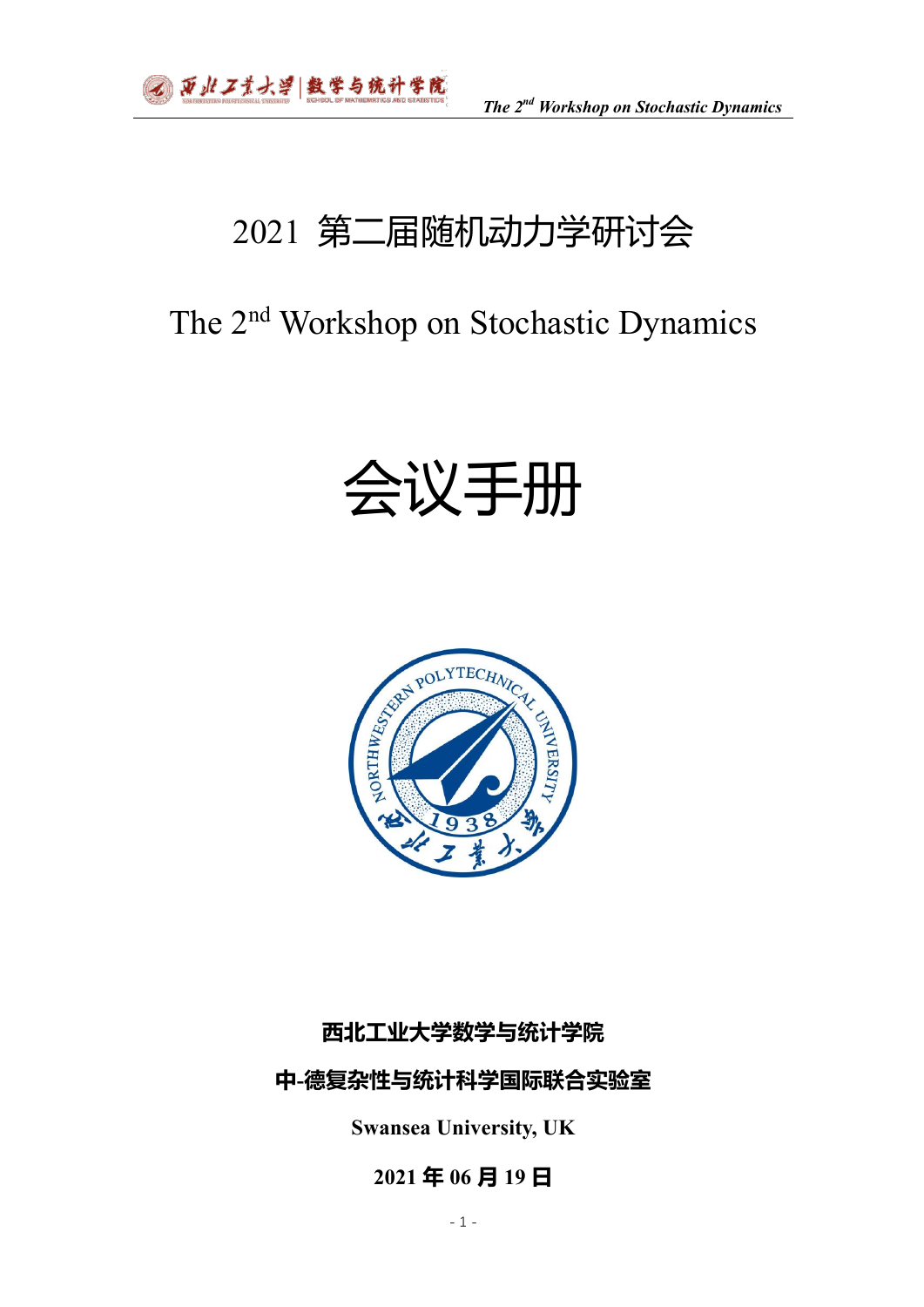

This is a joint workshop with Swansea University. We mainly focus on some recent developments in stochastic dynamics and its applications.

**Speakers:**

**Zhao Dong (Chinese Academy of Sciences) Yuzuru Inahama (Kyushu University) Xue-Mei Li (Imperial College London) Bin Pei (Northwestern Polytechnical University) Feng-Yu Wang (Swansea University &Tianjin University) Jiang-Lun Wu (Swansea University) Bin Xie (Shinshu University)**

**Time: June 23, 2021**

Location: Zoom Meeting

Meeting Topic: The 2nd Workshop on Stochastic Dynamics

Meeting Time: 2021/06/23 14:00-22:00 (Beijing Time)

2021/06/23 07:00-15:00 (UK Time)

2021/06/23 15:00-23:00 (Tokyo Time)

Click the link to join the meeting or to add it to your meeting list:

https://us02web.zoom.us/j/89564387702?pwd=M053MzNSZDNvTG9ZNkNWNS9B

cDZwZz09

Meeting ID: 895 6438 7702

Key: 123456

## **Organizing committee:**

Yong Xu (Northwestern Polytechnical University)

Jiang-Lun Wu (Swansea University)

Bin Pei (Northwestern Polytechnical University)

Zhe Jiao (Northwestern Polytechnical University)

**Contact**:裴斌(**Bin PEI**) **binpei@nwpu.edu.cn**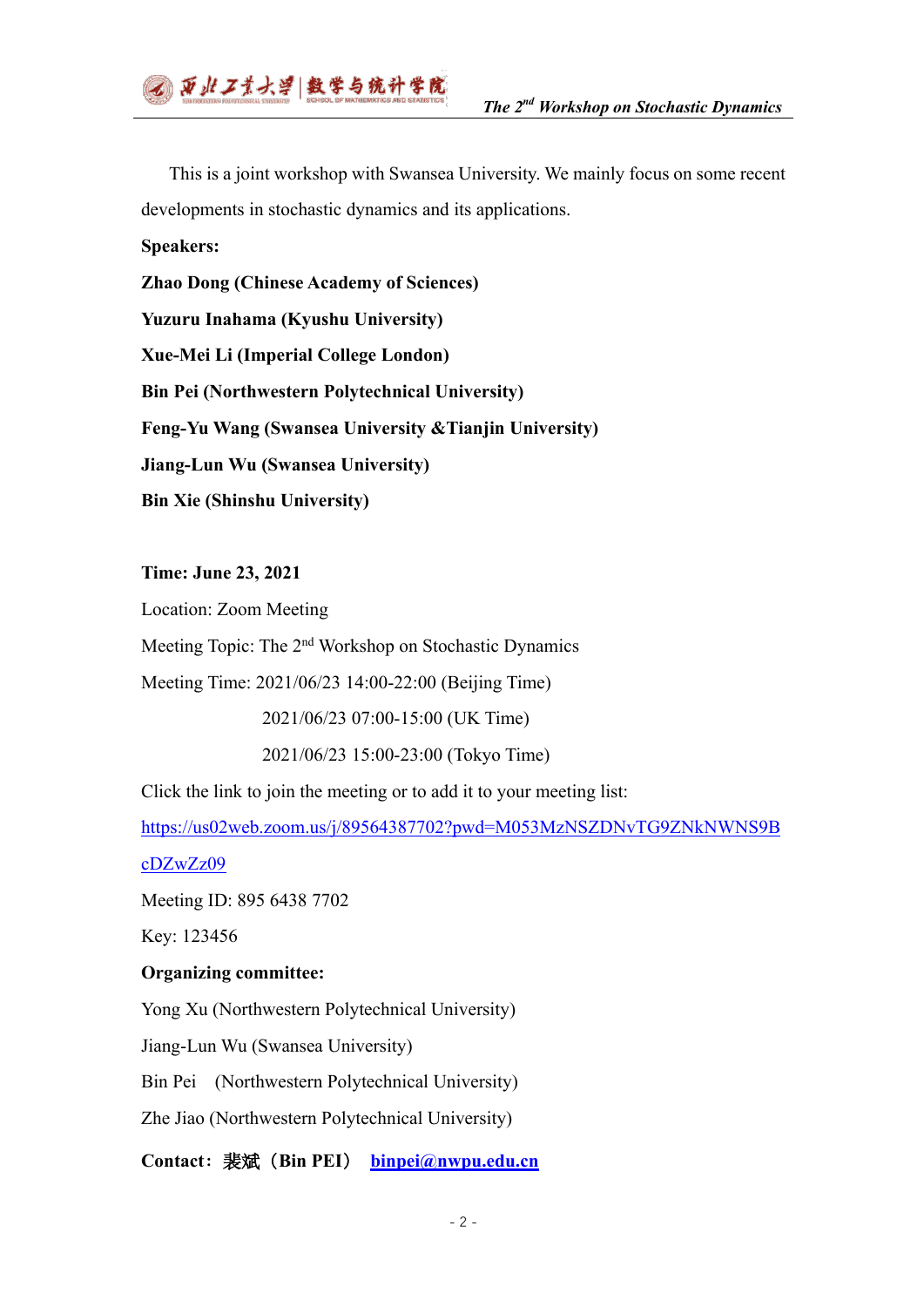

## **Schedule**

|         | <b>Beijing Time</b>        |                          |                                      |                 |
|---------|----------------------------|--------------------------|--------------------------------------|-----------------|
| Date    | <b>UK Time</b>             | <b>Speaker</b>           | <b>Title</b>                         | Chair           |
|         | <b>Tokyo Time</b>          |                          |                                      |                 |
|         | $14:00-14:10$              |                          |                                      | <b>Bin Pei</b>  |
| June 23 | $07:00-07:10$              |                          | <b>Opening ceremony</b>              |                 |
|         | 15:00-15:10                |                          | (Yong Xu, Jiang-Lun Wu)              |                 |
|         | 14:10-15:00                | <b>Yuzuru</b><br>Inahama | Large deviations for rough           | <b>Yong Xu</b>  |
|         | $07:10 - 08:00$            |                          | path lifts of Watanabe's             |                 |
|         | 15:10-16:00                |                          | pullbacks of delta functions         |                 |
|         |                            | <b>Bin Xie</b>           | Asymptotic behavior of a             |                 |
|         | 15:00-15:50                |                          | quasilinear PDE in random            |                 |
|         | $08:00 - 08:50$            |                          | environment by                       |                 |
|         | 16:00-16:50                |                          | paracontrolled calculus              |                 |
|         | 15:50-16:10                |                          |                                      |                 |
|         | $08:50-09:10$              | <b>Break</b>             |                                      |                 |
|         | 16:50-17:10                |                          |                                      |                 |
|         | 16:10-17:00                | Xue-Mei Li               |                                      | <b>Bin Pei</b>  |
|         | $09:10-10:00$              |                          | A journey to fractional              |                 |
|         | 17:10-18:00                |                          | dynamics                             |                 |
|         | 17:00-17:50                | <b>Zhao Dong</b>         | <b>Stability of rarefaction wave</b> |                 |
|         | $10:00-10:50$              |                          | for stochastic Burgers               |                 |
|         | 18:00-18:50                |                          | equation                             |                 |
|         | 17:50-19:00                | <b>Break</b>             |                                      |                 |
|         | 10:50-12:00                |                          |                                      |                 |
|         | 18:50-20:00                |                          |                                      |                 |
|         | 19:00-19:50                | Feng-Yu                  | <b>Distribution dependent</b>        |                 |
|         | 12:00-12:50                |                          |                                      | <b>Yong Xu</b>  |
|         | 20:00-20:50                | Wang                     | reflecting SDEs                      |                 |
|         |                            | <b>Bin Pei</b>           | <b>Two-time-scale functional</b>     | <b>Zhe Jiao</b> |
|         | 19:50-20:40<br>12:50-13:40 |                          | <b>SDEs driven by multiplicative</b> |                 |
|         | 20:50-21:40                |                          | fractional Brownian noise:           |                 |
|         |                            |                          | averaging principle                  |                 |
|         | 20:40-21:30                | Jiang-Lun<br>Wu          | On a generalised population          |                 |
|         | 13:40-14:30                |                          | dynamics equation with               |                 |
|         | 21:40-22:30                |                          | environmental noise                  |                 |
|         | 21:30-21:40                |                          |                                      | <b>Bin Pei</b>  |
|         | 14:30-14:40                | <b>Closing ceremony</b>  |                                      |                 |
|         | 22:30-22:40                | (Yong Xu, Jiang-Lun Wu)  |                                      |                 |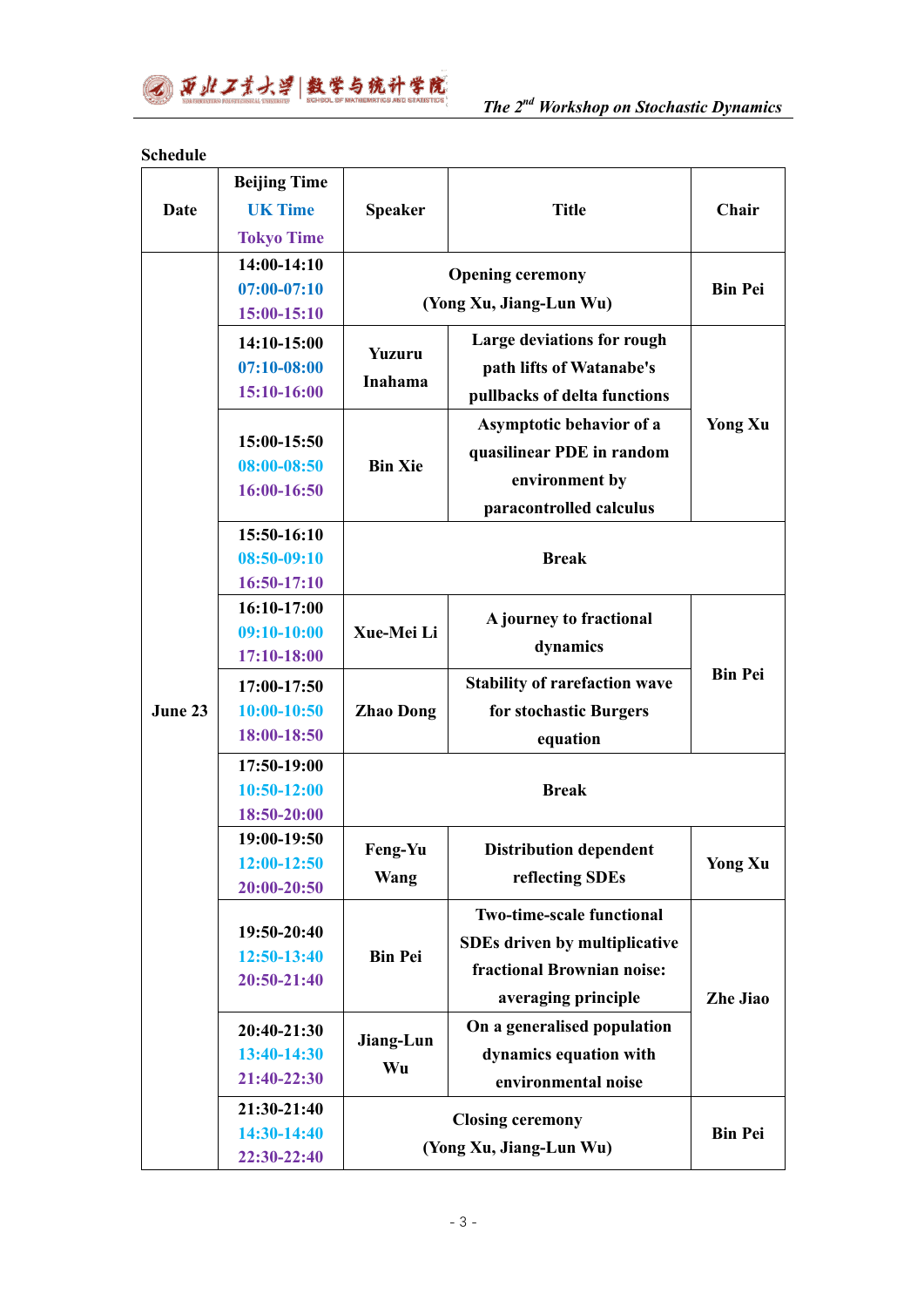# **Abstract**

#### **Zhao Dong (Academy of Mathematics and Systems Science, CAS)**

#### **Title: Stability of rarefaction wave for stochastic Burgers equation**

**Abstract:** The large time behavior of strong solutions to the stochastic Burgers equation is considered in this paper. It is first shown that the unique global strong solution to the one dimensional stochastic Burgers equation time-asymptotically tend to a rarefaction wave provided that the initial data u\_0(x) satisfies limx→ $\pm \infty$  u\_0(x) = u $\pm$  and u\_ < u+, that is, the rarefaction wave is non-linearly stable under white noise perturbation for stochastic Burgers equation. A time-convergence rate is also obtained. Moreover, an important inequality (denoted by Area Inequality) is derived. This inequality plays essential role in the estimates, and may have various applications in the related problems, in particular for the time-decay rate of solutions of both the stochastic and deterministic PDEs. As an application, the stability of planar rarefaction wave is shown stable for a two dimensional viscous conservation law with stochastic force. This is joint work with Feimin Huang, Houqi Su.

#### **Yuzuru Inahama (Kyushu University)**

# **Title: Large deviations for rough path lifts of Watanabe's pullbacks of delta functions**

**Abstract:** We study Donsker-Watanabe's delta functions associated with strongly hypoelliptic diffusion processes indexed by a small parameter. They are finite Borel measures on the Wiener space and admit a rough path lift. Our main result is a large deviation principle of Schilder type for the lifted measures on the geometric rough path space as the scale parameter tends to zero. As a corollary, we obtain a large deviation principle conjectured by Takanobu and Watanabe, which is a generalization of a large deviation principle of Freidlin-Wentzell type for pinned diffusion processes on a Euclidean space. If time permits, we also talk about an extension of this result to the case of sub-Riemannain manifolds. (This manifold part is an ongoing project.)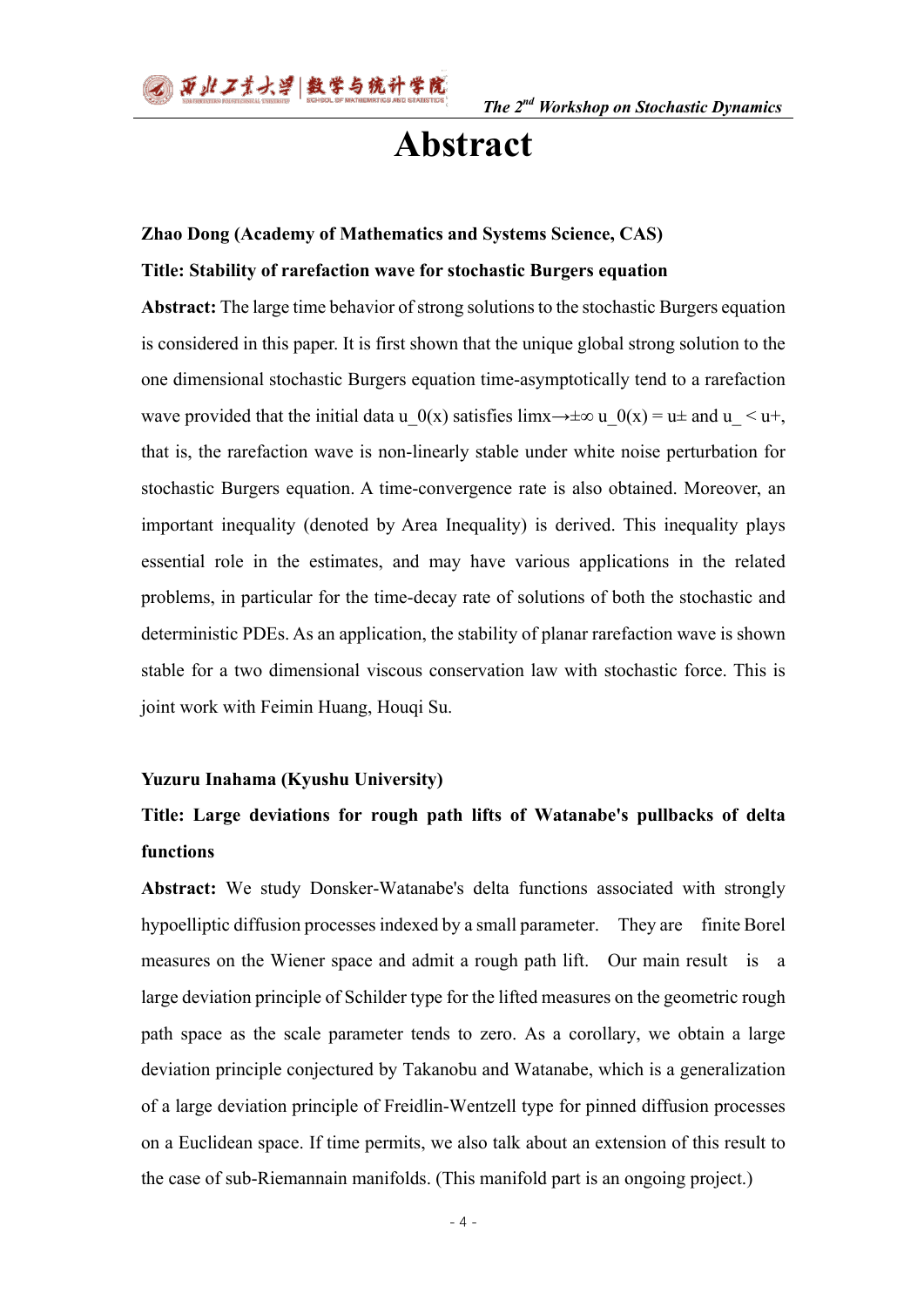# **Xue-Mei Li (Imperial College London) Title: A journey to fractional dynamics**

**Abstract:** The ergodic properties of Markov systems is fairly well understood and widely studied. In contrast the ergodic properties for non-Markov processes is less known. I will discuss this aspect of the stochastic differential equations driven by fractional Brownian motion and also including aspects of rough paths and multi-scales.

### **Bin Pei (Northwestern Polytechnical University)**

# **Title: Two-time-scale functional SDEs driven by multiplicative fractional Brownian noise: averaging principle**

**Abstract:** The main goal of this article is to study an averaging principle for a class of two-time-scale functional SDEs in which the slow-varying process includes a multiplicative fractional Brownian noise with Hurst parameter  $1/2 < H < 1$  and the fast-varying process is a rapidly-changing diffusion. We would like to emphasize that the approach proposed in this paper is based on the fact that a stochastic integral with respect to fractional Brownian motion with Hurst parameter in  $(1/2,1)$  can be defined as a generalized Stieltjes integral. In particular, to prove a limit theorem for the averaging principle, we will introduce a sequence of stopping times to control the size of the multiplicative fractional Brownian noise. Then, inspired by the Khasminskii's approach, an averaging principle is developed in the sense of convergence in the  $p$ -th moment uniformly in time.

## **Feng-Yu Wang (Swansea University &Tianjin University)**

#### **Title: Distribution dependent reflecting SDEs**

**Abstract:** To characterize the Neumann problem for nonlinear Fokker-Planck equations, we investigate distribution dependent reflecting SDEs (DDRSDEs) in a domain. We prove the well-posedness and establish functional inequalities for reflecting SDEs with singular drifts. By establishing a criterion deducing the wellposedness of DDRSDEs from that of reflecting SDEs, and by using coupling methods,